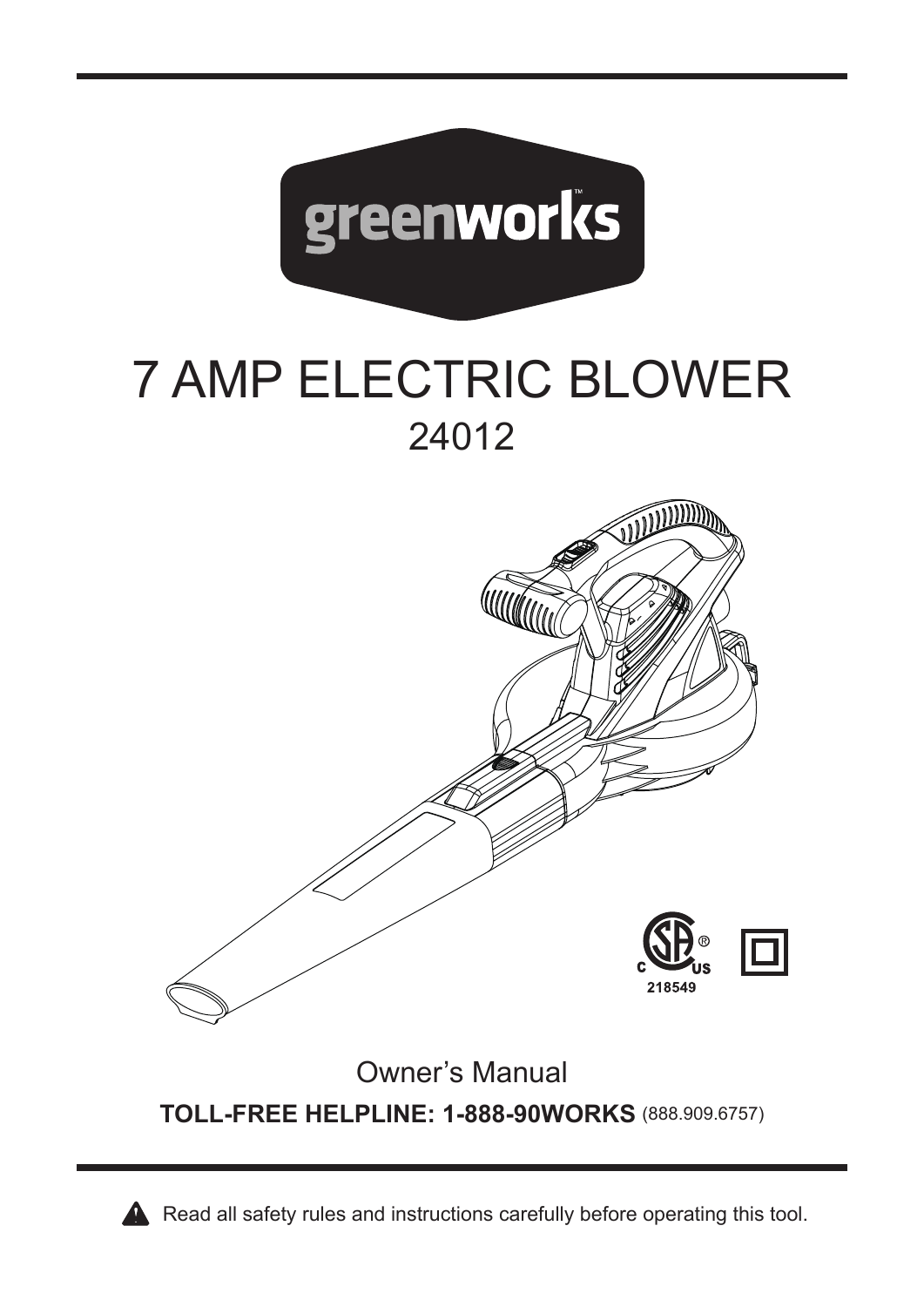## **CONTENTS**

## **SPECIFICATIONS**

#### **7 AMP ELECTRIC BLOWER**



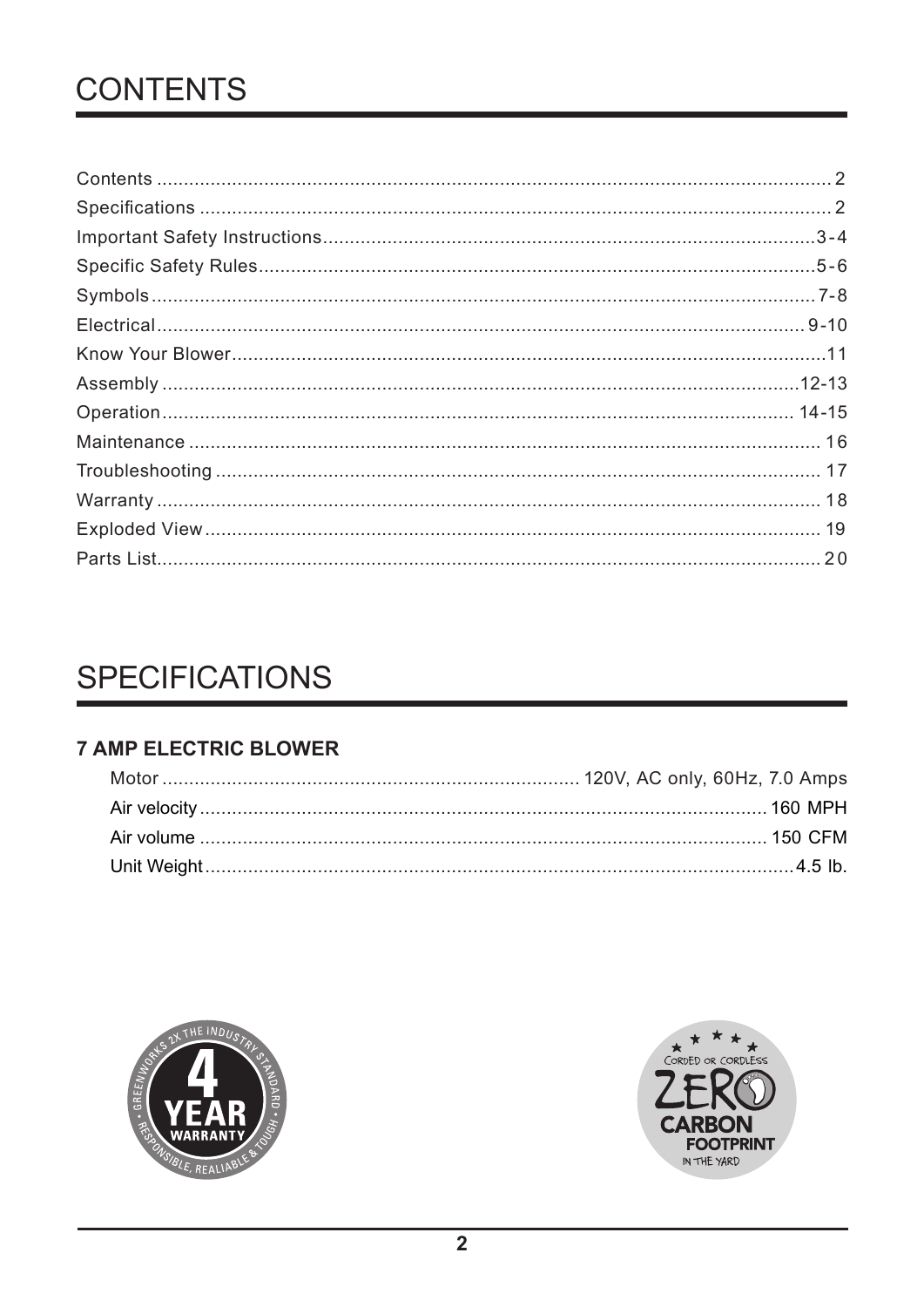#### **READ AND UNDERSTAND ALL INSTRUCTIONS.**

Failure to follow all instructions listed below may result in electric shock, fire, and/or serious personal injury.

#### **READ THESE INSTRUCTIONS BEFORE USING THE HEDGE TRIMMER**

- Do not operate power tools in explosive atmospheres, such as in the presence of flammable liquids, gases, or dust. Power tools create sparks which may ignite the dust or fumes.
- To reduce the risk of electric shock, this tool has a polarized plug (one blade is wider than the other). This plug will fit into the polarized wall outlet only one way. If the plug does not fit fully into the wall outlet, reverse the plug. If the plug still does not fit, contact a qualified electrician to install the proper wall outlet. Do not change the plug in any way.
- Avoid body contact with grounded surfaces such as pipes, radiators, ranges, and refrigerators. There is an increased risk of electric shock if your body is grounded.
- Don't expose power tools to rain or wet conditions. Water entering a power tool will increase the risk of electric shock.
- Do not expose to rain; store indoors.
- Do not handle plug or tool with wet hands.
- Use outdoor extension cords marked W-A, W, SW-A, SOW-A, STW-A, STOW-A, SJW-A, SJTW-A, or SJTOW-A. These cords are rated for outdoor use and reduce the risk of electric shock.
- Never allow children to operate the equipment. Never allow adults to operate the equipment without proper instruction.
- Keep all bystanders, children, and pets at least 50 ft. away.
- Always wear safety glasses with side shields. Everyday glasses have only impact resistant lenses. They are NOT safety glasses. Following this rule will reduce the risk of eye injury. Use face mask if operation is dusty.
- Wear eye protection which is marked to comply with ANSI Z87.1 when operating this product.
- Use extra care when cleaning on stairs.
- Do not leave appliance plugged in. Unplug from outlet when not in use and before servicing.
- Use only as described in this manual. Use only manufacturer's recommended attachments.
- Use only identical manufacturer's replacement parts and accessories. Use of any other parts may create a hazard or cause product damage.
- Keep hair, loose clothing, fingers and all body parts away from openings and moving parts.
- Secure long hair so it is above shoulder level to prevent entanglement in any moving parts.
- Wear heavy long pants, boots, and gloves. Avoid loose garments or jewelry that could get caught in moving parts of the machine or its motor.
- Use non-slip, heavy-duty protective gloves when operating the hedge trimmer and when installing or removing blades.
- Do not operate the equipment while barefoot or when wearing sandals or similar lightweight footwear. Wear protective footwear that will protect your feet and improve your footing on slippery surfaces.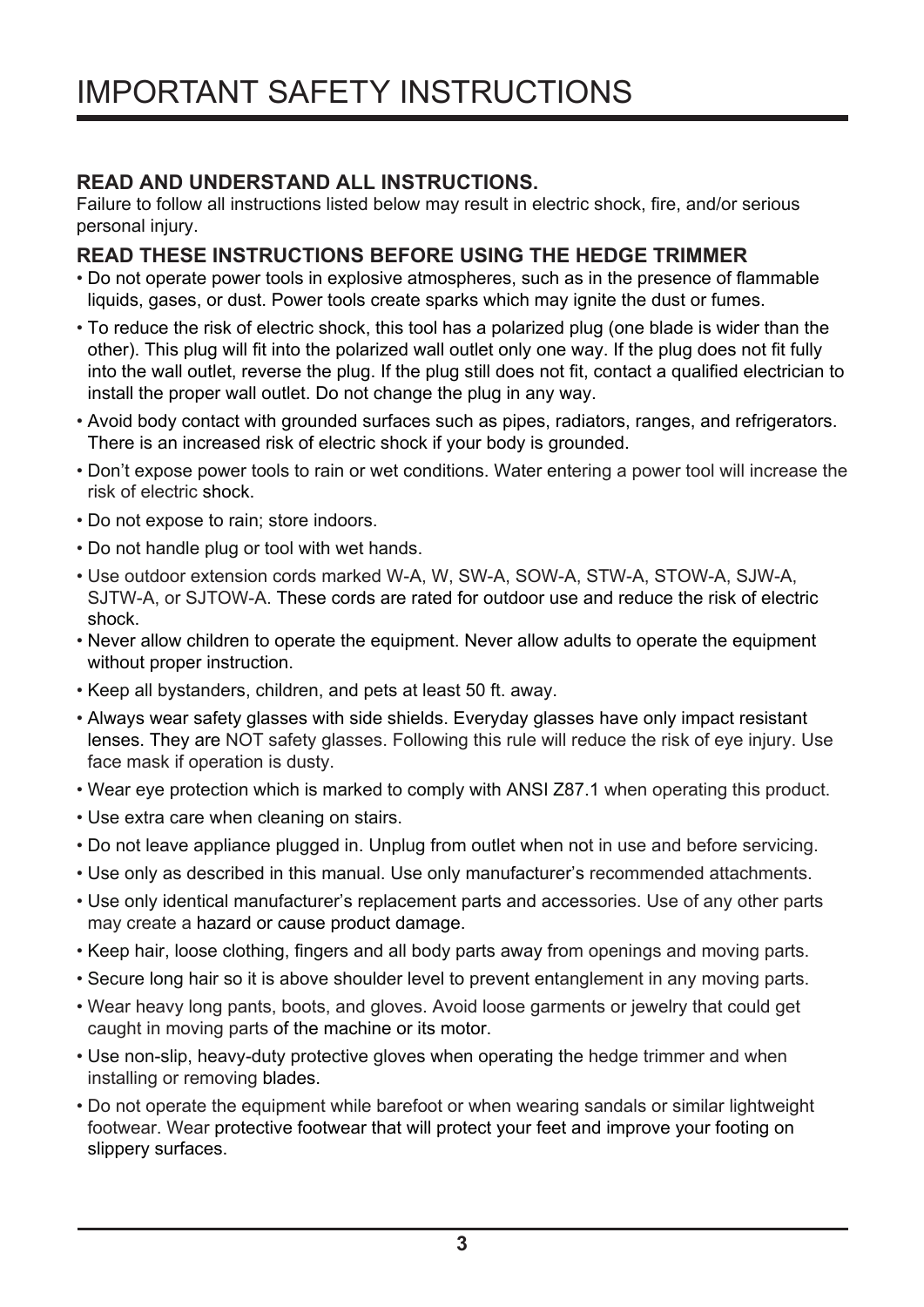## IMPORTANT SAFETY INSTRUCTIONS

- Do not force tool. Use the correct tool for your application. The correct tool will do the job better and safer at the rate for which it is designed.
- Keep firm footing and balance. Do not overreach. Overreaching can result in loss of balance.
- Turn off all controls before unplugging.
- Avoid accidental starting. Be sure the power switch is not on before plugging in. Turn off power switch before unplugging.
- Do not use tool if switch does not turn it on or off. Any tool that cannot be controlled with the switch is dangerous and must be repaired.
- Do not use with damaged plug. If tool is not working as it should or has been dropped, damaged, left outdoors, or dropped into water, return it to an authorized service center.
- Do not operate this unit when you are tired, ill, or under the influence of alcohol, drugs, or medication.
- Do not operate in poor lighting.
- Keep all parts of your body away from any moving parts and all hot surfaces of the unit.
- Do not put any object into openings. Do not use with any opening blocked; keep openings free of dust, lint, hair, and anything that may reduce air flow.
- Check the work area before each use. Remove all objects such as rocks, broken glass, nails, wire, or string which can be thrown or become entangled in the machine.
- Do not pull or carry by cord, use cord as a handle, close a door on a cord, or pull cord around sharp edges or corners. Do not run appliance over cord. Keep cord away from heated surfaces.
- Do not unplug by pulling on cord. To unplug, grasp the plug, not the cord.
- Do not handle plug or appliance with wet hands.
- Do not use with damaged cord or plug. If appliance is not working as it should, has been dropped, damaged, left outdoors, or dropped into water, return it to a service center.
- If the power supply cord is damaged, it must be replaced only by the manufacturer or by an authorized service center to avoid risk.
- Service on the product must be performed by qualified repair personnel only. Service or maintenance performed by unqualified personnel could result in injury to the user or damage to the product.
- In a double insulated appliance, two systems of insulation are provided instead of grounding. No grounding means is provided on a double insulated appliance, nor should a means for grounding be added to the appliance. Servicing a double insulated appliance requires extreme care and knowledge of the system and should be done only by qualified service personnel. Replacement parts for a double insulated appliance must be identical to the parts they replace.
- Not intended for commercial use.

### **SAVE THESE INSTRUCTIONS**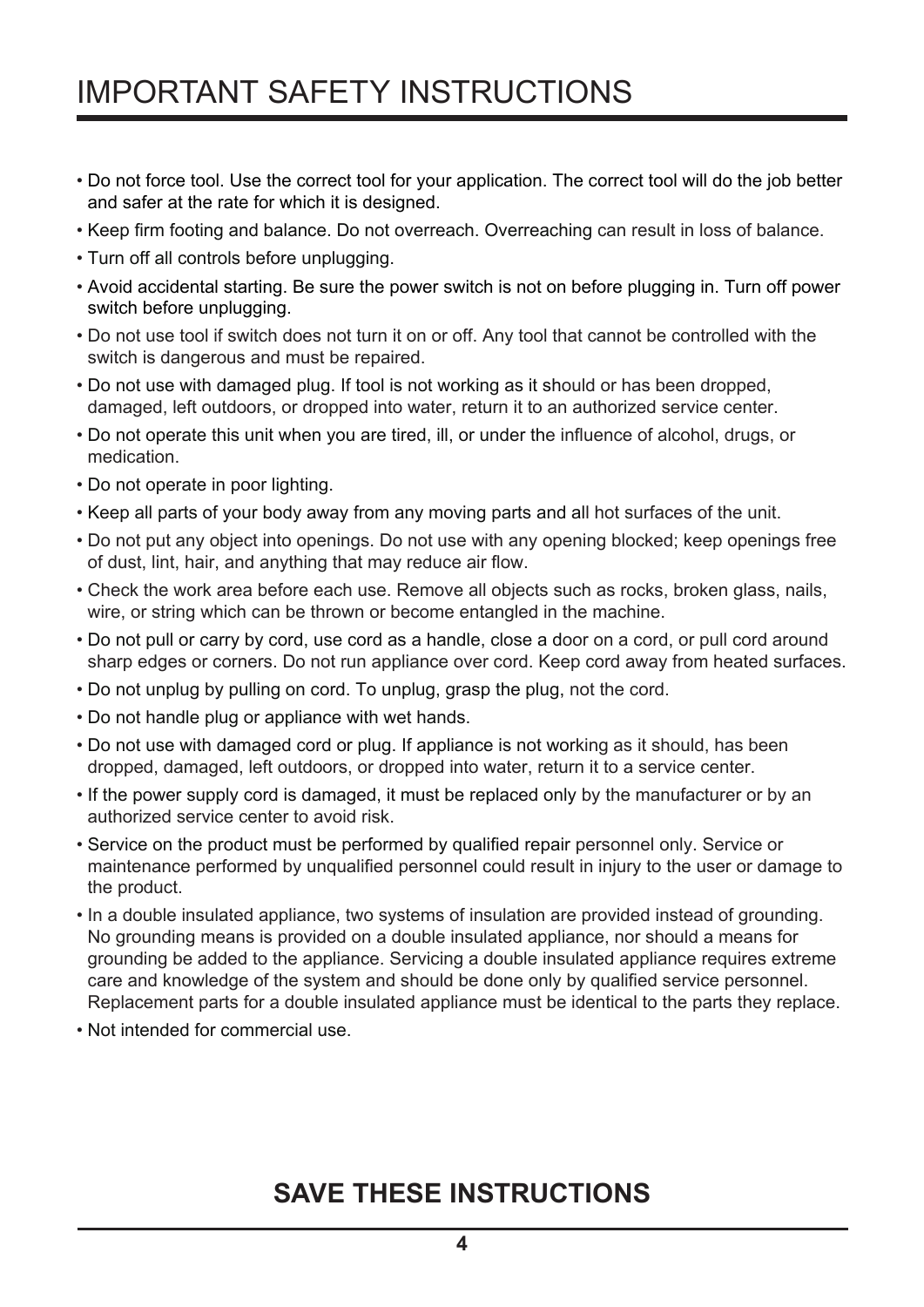## SPECIFIC SAFETY RULES FOR BLOWER

• Extension Cord – To reduce the risk of disconnection of appliance cord from the extension cord during operating, it is possible to tie the extension cord and power cord in a knot to prevent them from becoming disconnected during use. Make the knot as shown in figure 1, then connect the plug end of the power cord into the receptacle end of the extension cord. This method can also be used to tie two extension cords together.



- Make sure your extension cord is in good condition. When using an extension cord, be sure to use one heavy enough to carry the current your product will draw. A wire gauge size (A.W.G.) of at least 14 is recommended for an extension cord 50 feet or less in length. If in doubt, use the next heavier gauge. The smaller the gauge number, the heavier the cord. An undersized cord will cause a drop in line voltage resulting in loss of power and overheating.
- Do not point the blower nozzle in the direction of people or pets.
- Never run the unit without the proper equipment attached. Always ensure the blower tubes are installed.
- When not in use, blower should be stored indoors in a dry, locked up place—out of the reach of children.
- Maintain tool with care. Keep fan area clean for best and safest performance. Follow instructions for proper maintenance.
- Do not attempt to clear clogs from tool without first unplugging it.
- Do not pull or carry by cord, use cord as a handle, or pull cord around sharp edges or corners Keep cord away from heated surfaces.
- Do not unplug by pulling on cord. To unplug, grasp the plug, not the cord.
- To reduce the risk of electrical shock, do not expose to rain, do not use on wet surfaces. Store indoors.
- If the power supply cord is damaged, it must be replaced only by the manufacturer or by an authorized service center to avoid risk.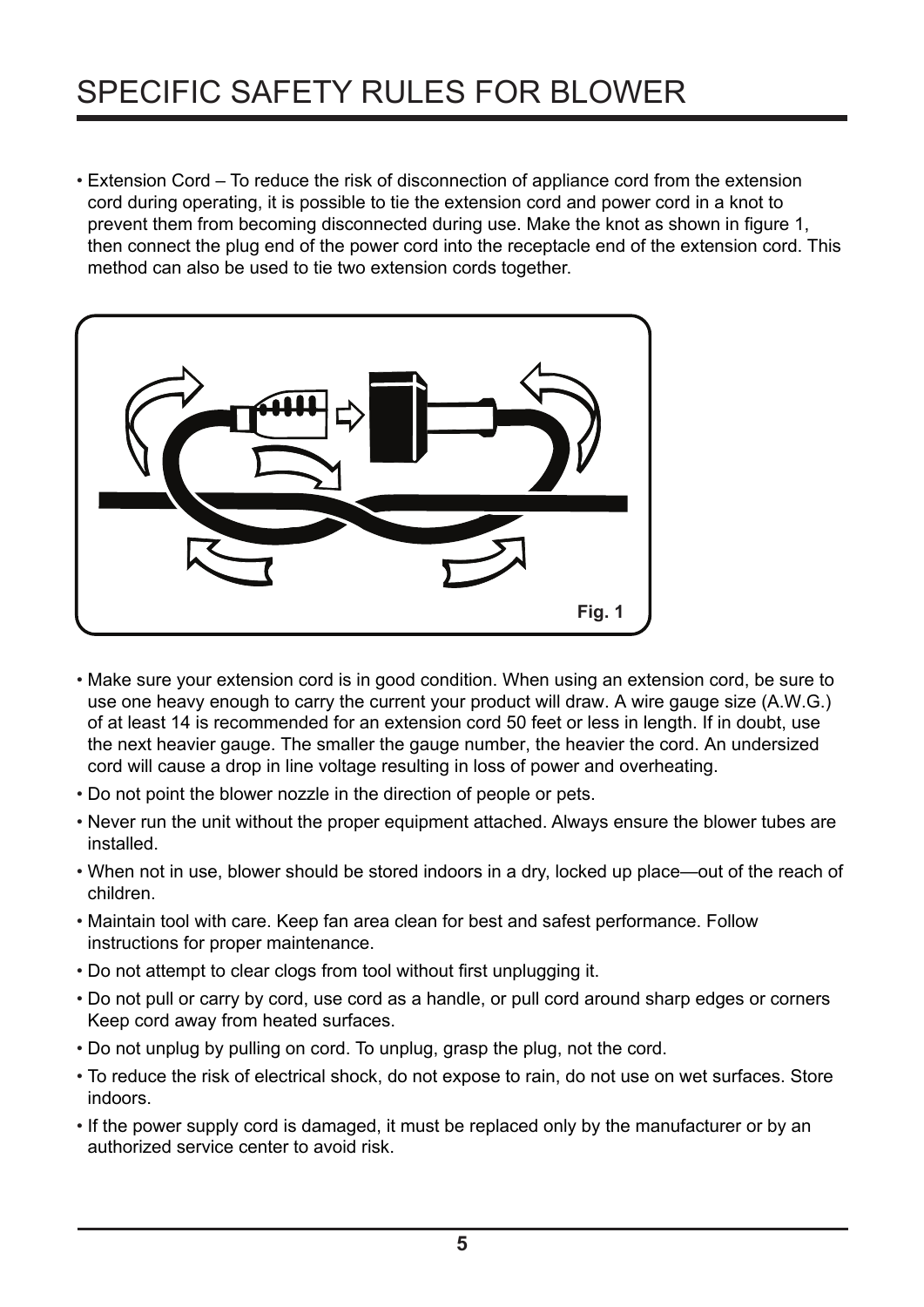• Save these instructions. Refer to them frequently and use them to instruct others who may use this power tool. If you loan someone this power tool, loan them these instructions also.

#### **WHILE OPERATING UNIT AS A BLOWER**

• Never point the blower in the direction of people or pets or in the direction of windows. Use extra caution when blowing debris near solid objects such as trees, automobiles and walls.

#### **OTHER SAFETY WARNINGS**

- Be sure to secure the unit while transporting.
- Store the unit in a dry area, locked up to prevent unauthorized use or damage, and stored in a high place out of the reach of children.
- Never douse or squirt the unit with water or any other liquid. Keep handles dry, clean and free from debris. Clean after each use. See the Cleaning and Storage instructions.
- Keep these instructions. Refer to them often and use them to instruct other users. If you loan someone this unit, also loan them these instructions.

#### **PROPOSITION 65**

#### **W A R N I N G**

Some dust created by power sanding, sawing, grinding, drilling, and other construction activities contains chemicals known to cause cancer, birth defects or other reproductive harm. Some examples of these chemicals are:

- Lead from lead-based paints
- Crystalline silica from bricks and cement and other masonry products
- Arsenic and chromium from chemically-treated lumber

Your risk from these exposures varies, depending on how often you do this type of work. To reduce your exposure to these chemicals: work in a well ventilated area, and work with approved safety equipment, such as those dust masks that are specially designed to filter out microscopic particles.

### **SAVE THESE INSTRUCTIONS**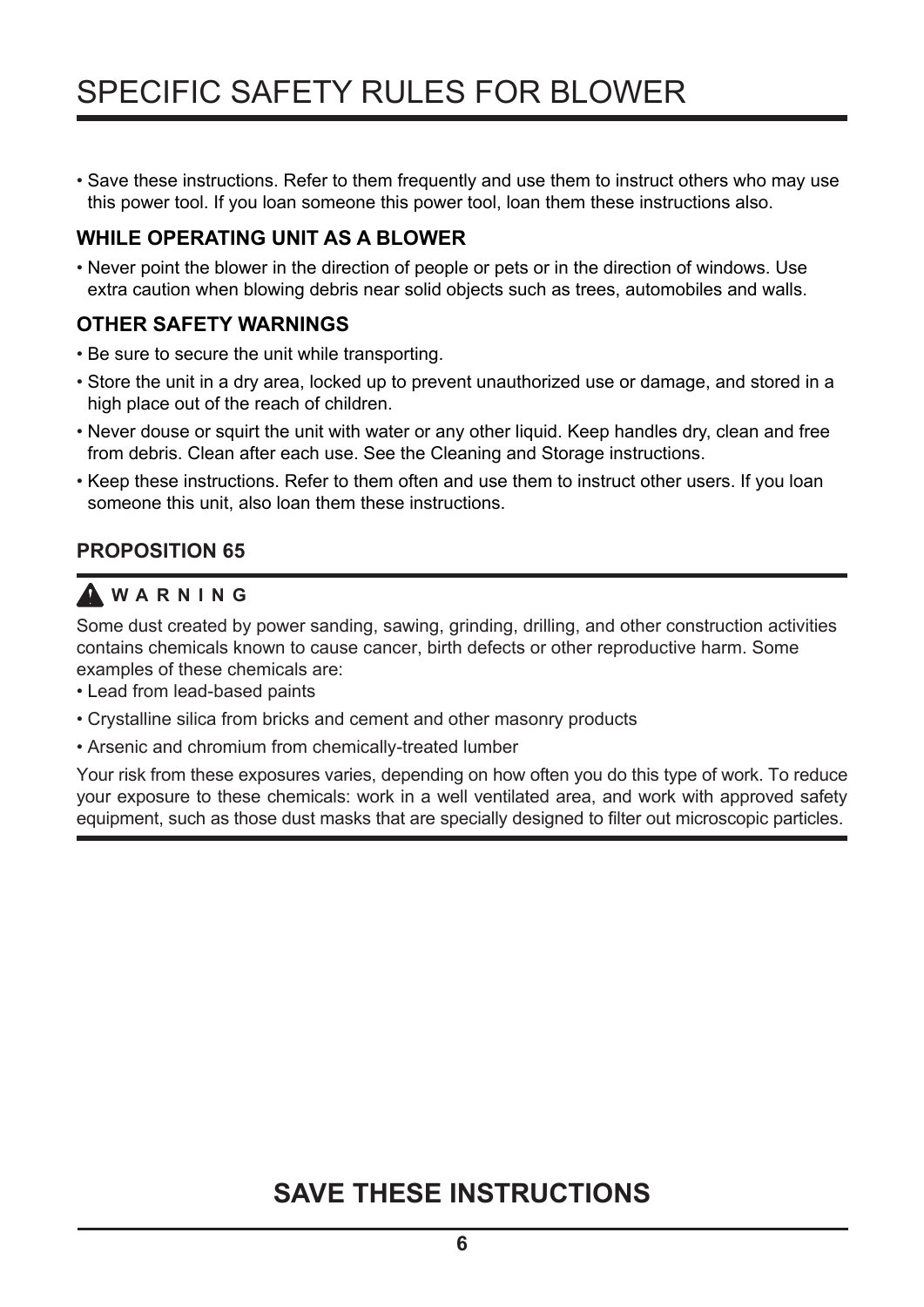## **SYMBOLS**

Some of the following symbols may be used on this product. Please study them and learn their meaning. Proper inter-pretation of these symbols will allow you to operate the product better and safer.

| <b>SYMBOL</b>                           | <b>NAME</b>                  | <b>DESIGNATION/EXPLANATION</b>                                                                                                          |
|-----------------------------------------|------------------------------|-----------------------------------------------------------------------------------------------------------------------------------------|
| $\vee$                                  | Volts                        | Voltage                                                                                                                                 |
| A                                       | Amperes                      | Current                                                                                                                                 |
| Ηz                                      | Hertz                        | Frequency (cycles per second)                                                                                                           |
| W                                       | Watt                         | Power                                                                                                                                   |
| min                                     | <b>Minutes</b>               | Time                                                                                                                                    |
| ∿                                       | <b>Alternating Current</b>   | Type of current                                                                                                                         |
| $\overline{a}$                          | <b>Direct Current</b>        | Type or a characteristic of current                                                                                                     |
| $\vert$ o $\vert$                       | <b>Class II Construction</b> | Double-insulated construction                                                                                                           |
| S.                                      | <b>Wet Conditions Alert</b>  | Do not expose to rain or use in damp locations                                                                                          |
|                                         | Read The Operator's Manual   | To reduce the risk of injury user must read and<br>understand operator's manual before using this<br>product.                           |
| $\boldsymbol{\Omega}$                   | Safety Alert                 | Precautions that involve your safety.                                                                                                   |
| $\sqrt{\frac{1}{\sqrt{1+\frac{1}{2}}}}$ | Keep Bystanders Away         | Keep all bystanders at least 50 ft. away.                                                                                               |
|                                         | Eye Protection               | Always wear safety goggles or safety glasses<br>with side shields and, as necessary, a full face<br>shield when operating this product. |
|                                         | Long Hair                    | Failure to keep long hair away from the air inlet<br>could result in personal injury.                                                   |
|                                         | Loose Clothing               | Failure to keep loose clothing from being drawn<br>into air intake could result in personal injury.                                     |
|                                         | Ricochet                     | Thrown objects can ricochet and result in<br>personal injury or property damage.                                                        |
|                                         | Sharp Blade                  | Danger - Keep hands and feet away from blade.                                                                                           |
|                                         | No Hand Symbol               | Failure to keep your hands away from the blade<br>will result in serious personal injury.                                               |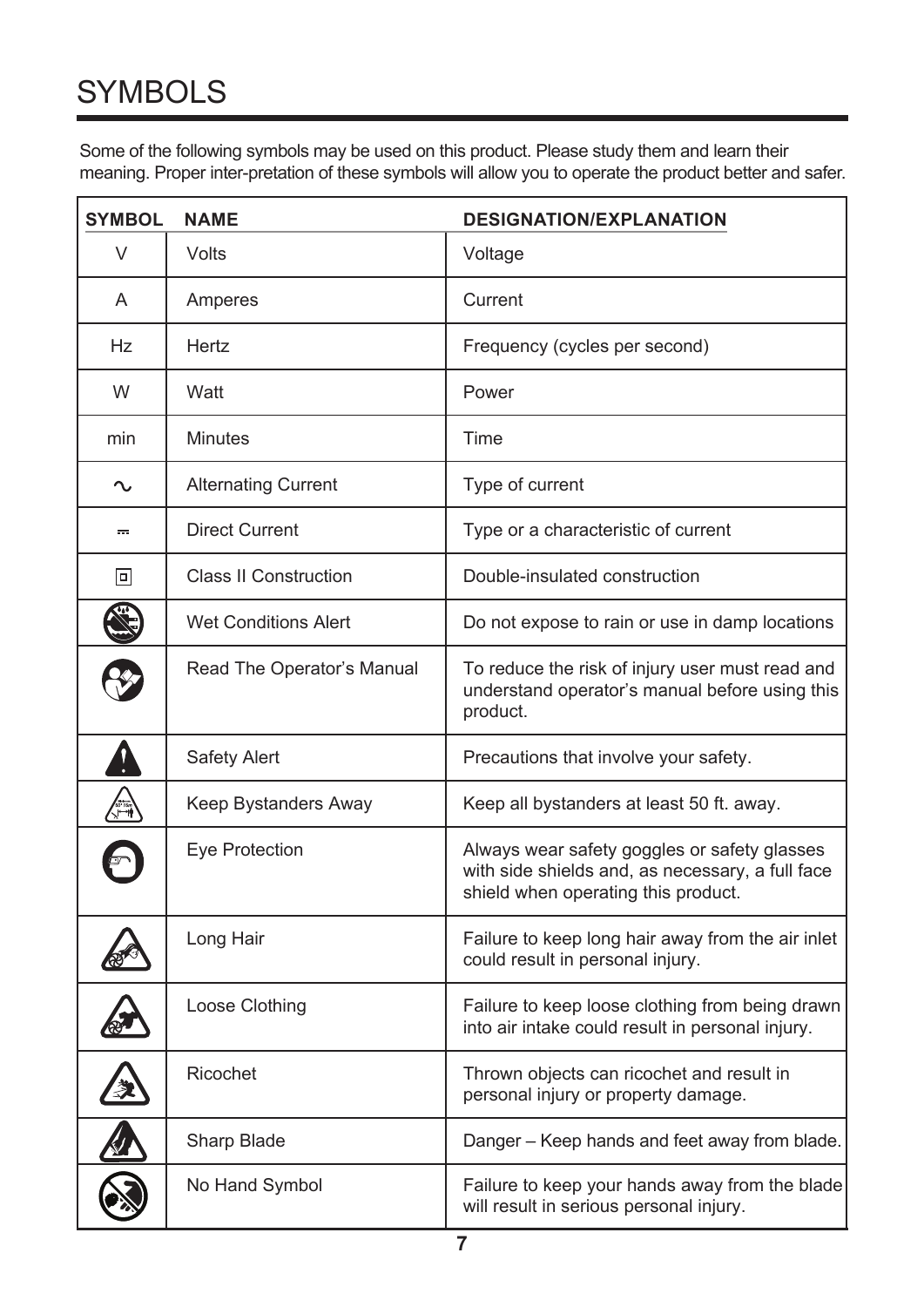The following signal words and meanings are intended to explain the levels of risk associated with this product.

| <b>SYMBOL</b> | <b>SIGNAL</b>  | <b>MEANING</b>                                                                                                  |
|---------------|----------------|-----------------------------------------------------------------------------------------------------------------|
|               | <b>DANGER</b>  | Indicates an imminently hazardous situation, which, if not<br>avoided, will result in death or serious injury.  |
|               | <b>WARNING</b> | Indicates a potentially hazardous situation, which, if not avoided,<br>could result in death or serious injury. |
|               | <b>CAUTION</b> | Indicates a potentially hazardous situation, which, if not avoided,<br>may result in minor or moderate injury.  |
|               | <b>CAUTION</b> | (Without Safety Alert Symbol) Indicates a situation that may<br>result in property damage.                      |

#### **SERVICE**

Servicing requires extreme care and knowledge and should be performed only by a qualified service technician. For service we suggest you return the product to your nearest **AUTHORIZED SERVICE CENTER** for repair. When servicing, use only identical replacement parts.

#### **W A R N I N G**

To avoid serious personal injury, do not attempt to use this product until you read thoroughly and understand completely the operator's manual. If you do not understand the warnings and instructions in the operator's manual, do not use this product. Call YARDWORKS customer service for assistance.

#### **W A R N I N G**

The operation of any power tool can result in foreign objects being thrown into your eyes, which can result in severe eye damage. Before beginning power tool operation, always wear safety goggles or safety glasses with side shields and, when needed, a full face shield. We recommend Wide Vision Safety Mask for use over eyeglasses or standard safety glasses with side shields. Always use eye protection which is marked to comply with ANSI Z87.1.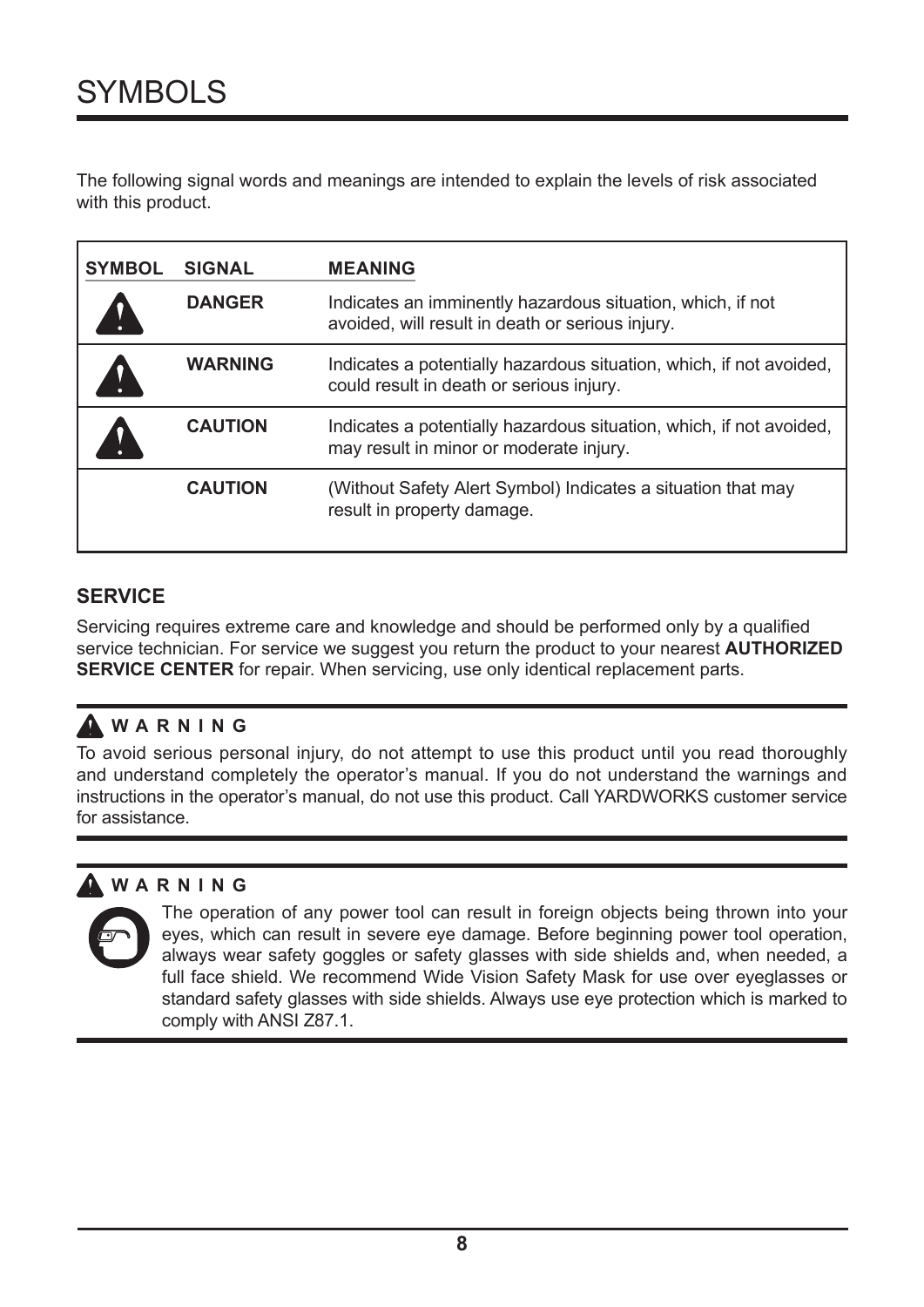#### **W A R N I N G**

THIS DETHATCHER IS FOR OUTDOOR USE ONLY. DO NOT EXPOSE TO RAIN OR USE IN DAMP LOCATIONS.

#### **GUIDELINES FOR USING EXTENSION CORDS**

USE THE PROPER EXTENSION CORD. Make sure your extension cord is in good condition. When using an extension cord, be sure to use one of heavy enough gauge to carry the current your product will draw. An undersized cord will cause overheating. The table below shows the correct size to use depending on cord length and nameplate ampere rating. If in doubt, use the next heavier gauge.The smaller the gauge number, the heavier the cord.

\*\*Ampere rating (on tool faceplate)

#### **MINIMUM GAUGE FOR EXTENSION CORDS (AWG)** (WHEN USING 120V ONLY)

| <b>Amp Rating</b> |               |             | <b>Total Length of Cord in Feet (meters)</b> |                 |               |
|-------------------|---------------|-------------|----------------------------------------------|-----------------|---------------|
| More Than         | Not More Than | 25' (7.6 m) | $50'$ (15 m)                                 | 100' (30.4 m)   | 150' (45.7 m) |
|                   |               |             | 16                                           | 16              | 14            |
|                   |               |             | 16                                           | 14              | 12            |
|                   |               | 16          | 16                                           |                 |               |
| 12                |               |             | 12                                           | Not Recommended |               |

Make sure your extension cord is properly wired and in good electrical condition. Always replace a damaged extension cord or have it repaired by a qualified technician before use. Keep extension cords away from sharp objects, excessive heat and damp or wet areas.

Use a separate electrical circuit for tools. This circuit should not be less than #12 wire and should be protected with a 15 A time delayed fuse. Before connecting the motor to the power line, make sure the switch is in the OFF position and the electric current is rated the same as the current stamped on the motor nameplate. Running at a lower voltage will damage the motor.

#### **W A R N I N G**

KEEP THE EXTENSION CORD CLEAR OF THE TINES AND WORKING AREA. POSITION THE CORD SO THAT IT WILL NOT GET CAUGHT ON LUMBER, TOOLS OR OTHER OBSTRUCTIONS WHILE YOU ARE WORKING WITH A CULTIVATOR. FAILURE TO DO SO CAN RESULT IN SERIOUS PERSONAL INJURY.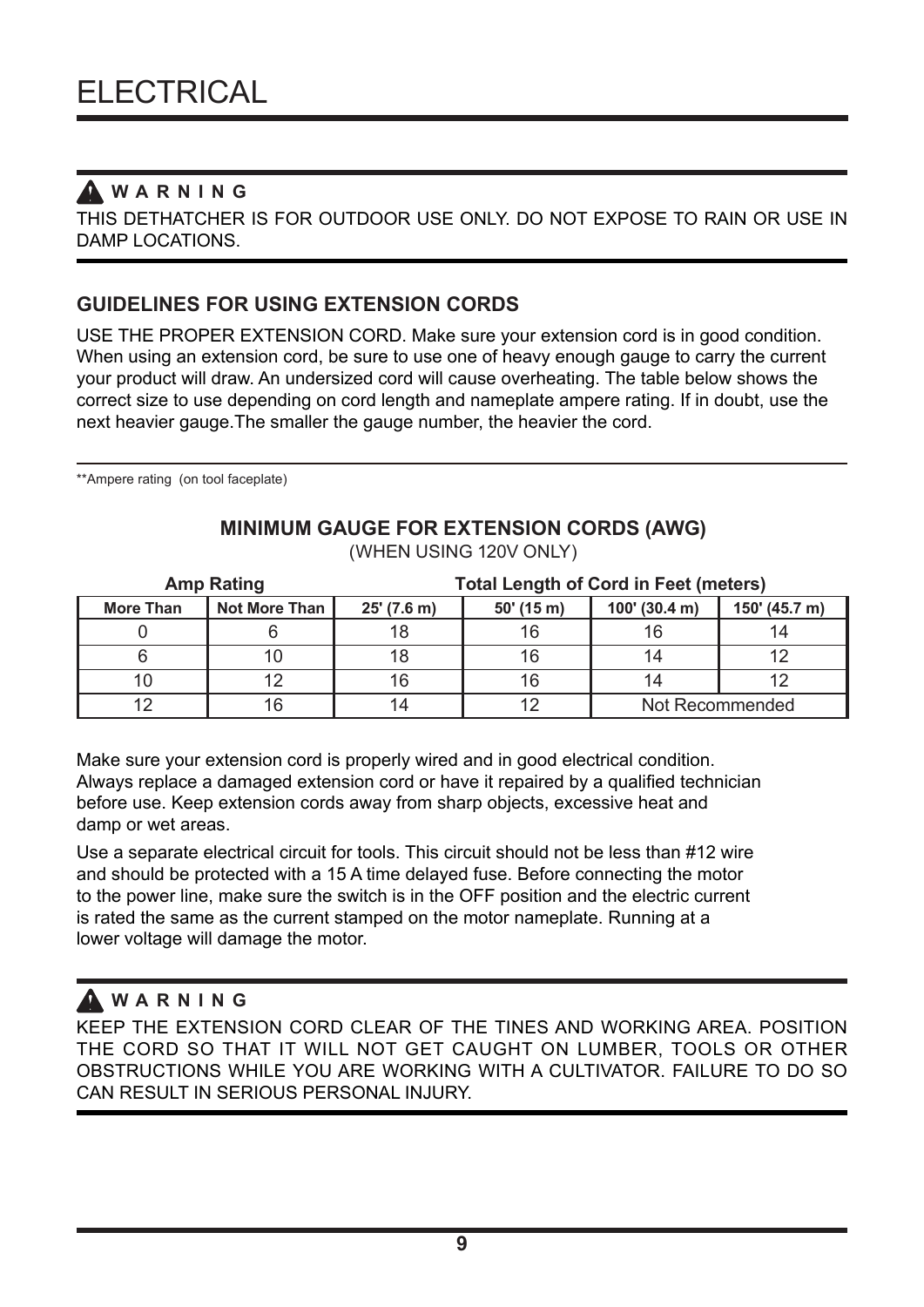#### **W A R N I N G**

CHECK EXTENSION CORDS BEFORE EACH USE. IF DAMAGED REPLACE IMMEDIATELY. NEVER USE TOOL WITH A DAMAGED CORD SINCE TOUCHING THE DAMAGED AREA COULD CAUSE ELECTRICAL SHOCK RESULTING IN SERIOUS INJURY.

#### **ELECTRICAL CONNECTION**

This tool is powered by a precision built electric motor. It should be connected to a **power supply that is 120 volts, 60 Hz, AC only (normal household current).** Do not operate this tool on direct current (DC). A substantial voltage drop will cause a loss of power and the motor will overheat. If the product does not operate when plugged into an outlet, double check the power supply.

#### **SPEED AND WIRING**

The speed is not constant and decreases under a load or with lower voltage. For voltage, the wiring in a shop is as important as the motor's horsepower rating. A line intended only for lights cannot properly carry a cultivator motor. Wire that is heavy enough for a short distance will be too light for a greater distance. A line that can support one cultivator may not be able to support two or three tools.

#### **FOR ALL DOUBLE-INSULATED APPLIANCES**

**Replacement Parts —** When servicing use only identical replacement parts.

**Polarized Appliance Connections —** To reduce the risk of electric shock, this appliance has a polarized plug (one blade is wider than the other) and will require the use of a polarized extension cord. The appliance plug will fit into a polarized extension cord only one way. If the plug does not fit fully into the extension cord, reverse the plug. If the plug still does not fit, obtain a correct polarized extension cord. A polarized extension cord will require the use of a polarized wall outlet. This plug will fit into the polarized wall outlet only one way. If the plug does not fit fully into the wall outlet, reverse the plug. If the plug still does not fit, contact a qualified electrician to install the proper wall outlet. Do not change the equipment plug, extension cord receptacle, or extension cord plug in any way.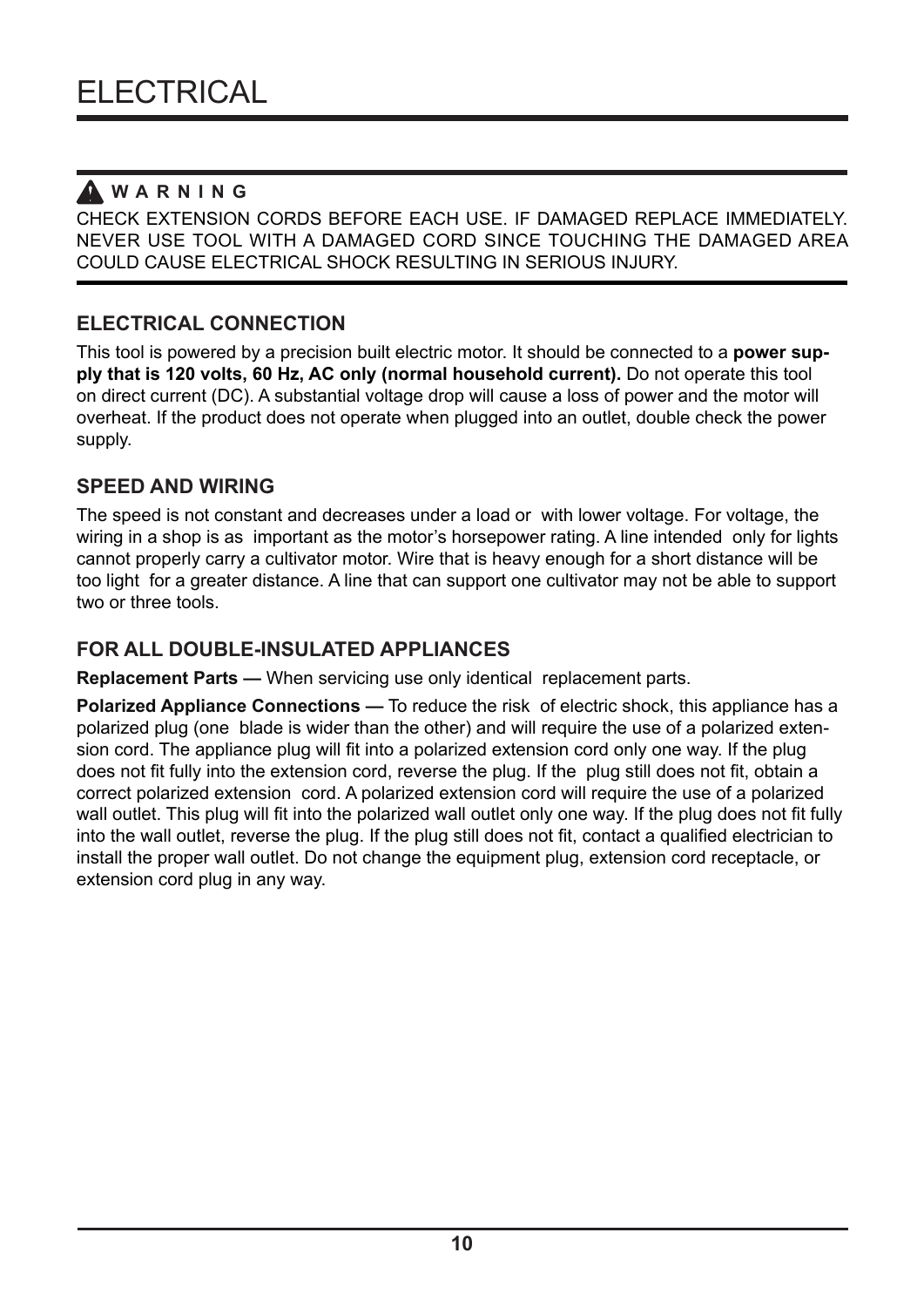## KNOW YOUR BLOWER

The safe use of this product requires an understanding of the information on the tool and in this operator's manual as well as a knowledge of the project you are attempting. Before use of this product, familiarize yourself with all operating features and safety rules. *(See Fig. 2)*

#### **BLOWER TUBE**

The blower tube can be easily installed on the blower without any additional tools.

#### **CORD RETAINER**

A convenient cord retainer helps keep the extension cord connection secure during blower operation.

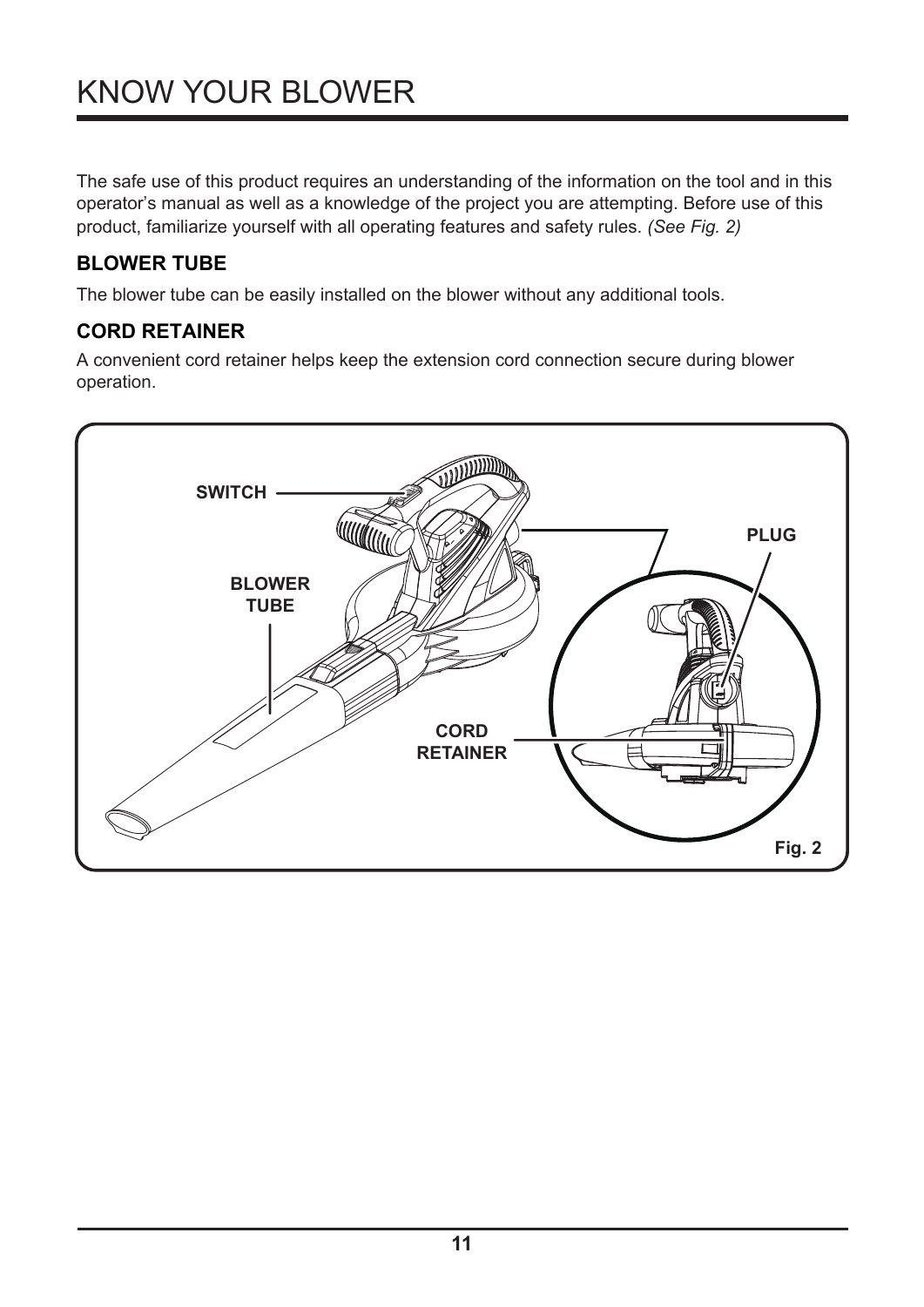#### **UNPACKING**

• This product requires assembly.



This new product has been shipped in a partially assembled condition as described below. Carefully check the packing list below to ensure all items are included in the package; the packing list describes all loose items that are not assembled to the product as shipped. Do not operate the product if any packing list items are already assembled to your product when you unpack it. Call the customer service number below for assistance. Operation of a product that may have been improperly pre-assembled could result in serious personal injury.

- Carefully remove the product and any accessories from the box. Make sure that all items listed in the packing list are included.
- Inspect the product carefully to make sure no breakage or damage occurred during shipping.
- Do not discard the packing material until you have carefully inspected and satisfactorily operated the product.
- If any parts are damaged or missing, please call **1-888- 909-6757** for assistance.

#### **PACKING LIST**

- Electric blower
- Blower tube
- Operator's Manual

#### **W A R N I N G**

If any parts are damaged or missing do not operate this product until the parts are replaced. Failure to heed this warning could result in serious personal injury

#### **W A R N I N G**

Do not attempt to modify this product or create accessories not recommended for use with this product. Any such alteration or modification is misuse and could result in a hazardous condition leading to possible serious personal injury.

### **W A R N I N G**

Do not connect to power supply until assembly is complete. Failure to comply could result in accidental starting and possible serious personal injury.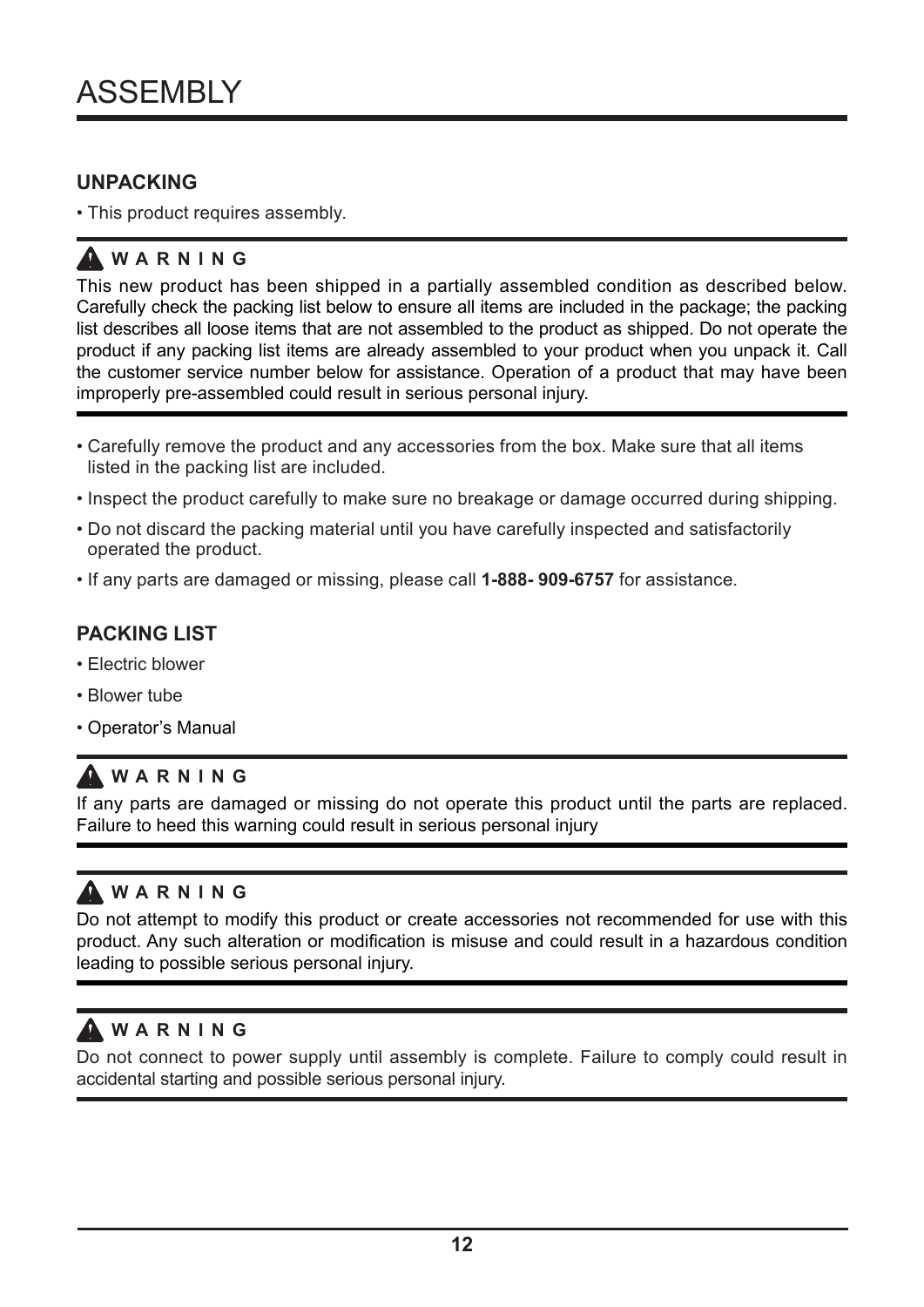#### **ASSEMBLING THE BLOWER TUBE** *(See Fig. 3)*

Slide blower tube forward until the notched areas on the blower housing locks into the slots on the tube.



### **OPFRATION**

#### **W A R N I N G**

To reduce the risk of electrical shock, this appliance has a polarized plug (one blade is wider than the other). This plug will fit in a polarized outlet only one way. If the plug does not fit fully in the outlet, reverse the plug. If it still does not fit, contact a qualified electrician to install the proper outlet. Do not change the plug in any way. This unit has a polarized plug (one blade is wider than the other) and will require the use of a polarized extension cord. This unit plug will only fit into a polarized extension cord in one orientation. If the plug does not fully fit into the extension cord, reverse the plug. If the plug still does not fit, obtain a correct polarized extension cord. A polarized extension cord will require the use of a polarized wall outlet. This plug will only fit into a polarized wall outlet in a specific orientation. If the plug does not fit fully into the wall outlet, reverse the plug. If the plug still does not fit, contact a qualified electrician to install the proper wall outlet. Do not change the unit plug, extension cord receptacle, or extension cord plug in any way.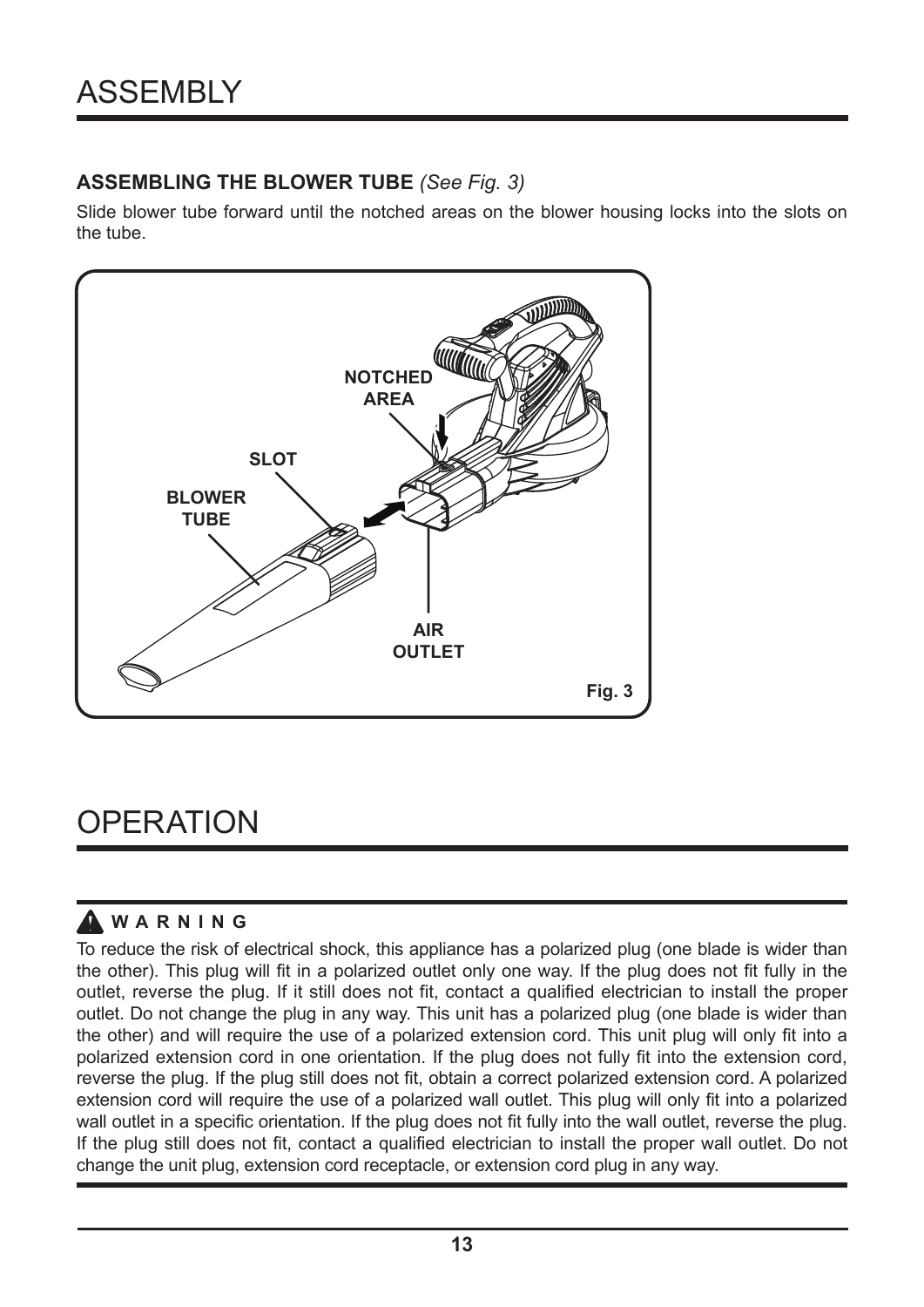#### **CONNECTING THE POWER CORD**

- 1. Secure the extension cord to the motor housing using the notch at rear of blower. This prevents accidental removal of the electrical cord.
- 2. Plug the female end of the electrical cord into the receptacle at the back of the unit.

#### **STARTING/STOPPING THE BLOWER** *(See Fig. 4 - 5.)*

- To start the blower, place the power switch in the ON position.
- To stop the blower, place the power switch in the OFF position



#### **OPERATING THE BLOWER** *(See Fig. 6)*

- To keep from scattering debris, blow around the outer edges of a debris pile. Never blow directly into the center of a pile.
- To reduce sound levels, limit the number of pieces of equipment used at any one time.
- Use rakes and brooms to loosen debris before blowing.In dusty conditions, slightly dampen surfaces when water is available.
- Conserve water by using power blowers instead of hoses for many lawn and garden applications, including areas such as gutters, screens, patios, grills, porches, and gardens.
- Watch out for children, pets, open windows, or freshly washed cars, and blow debris safely away.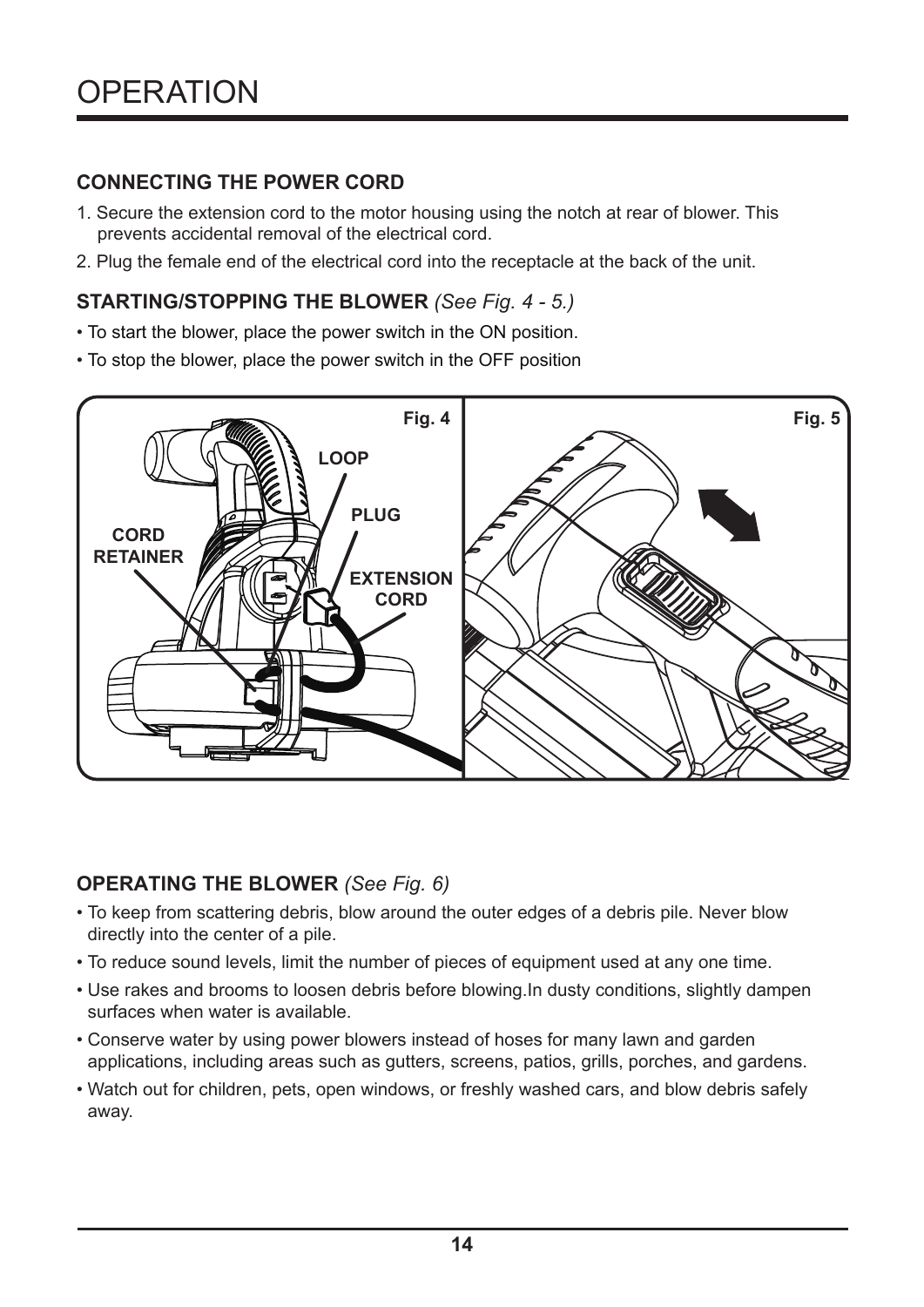### **OPFRATION**

- Watch out for children, pets, open windows, or freshly washed cars, and blow debris safely away.
- Hold the blower with the handle in your right hand. (Proper operating position is shown in figure 6.)
- Operate power equipment at reasonable hours only— not early in the morning or late at night when people might be disturbed. Comply with the times listed in local ordinances.
- Operate blower at the lowest possible throttle speed to do the job.
- After using blowers or other equipment, CLEAN UP! Dispose of debris properly.

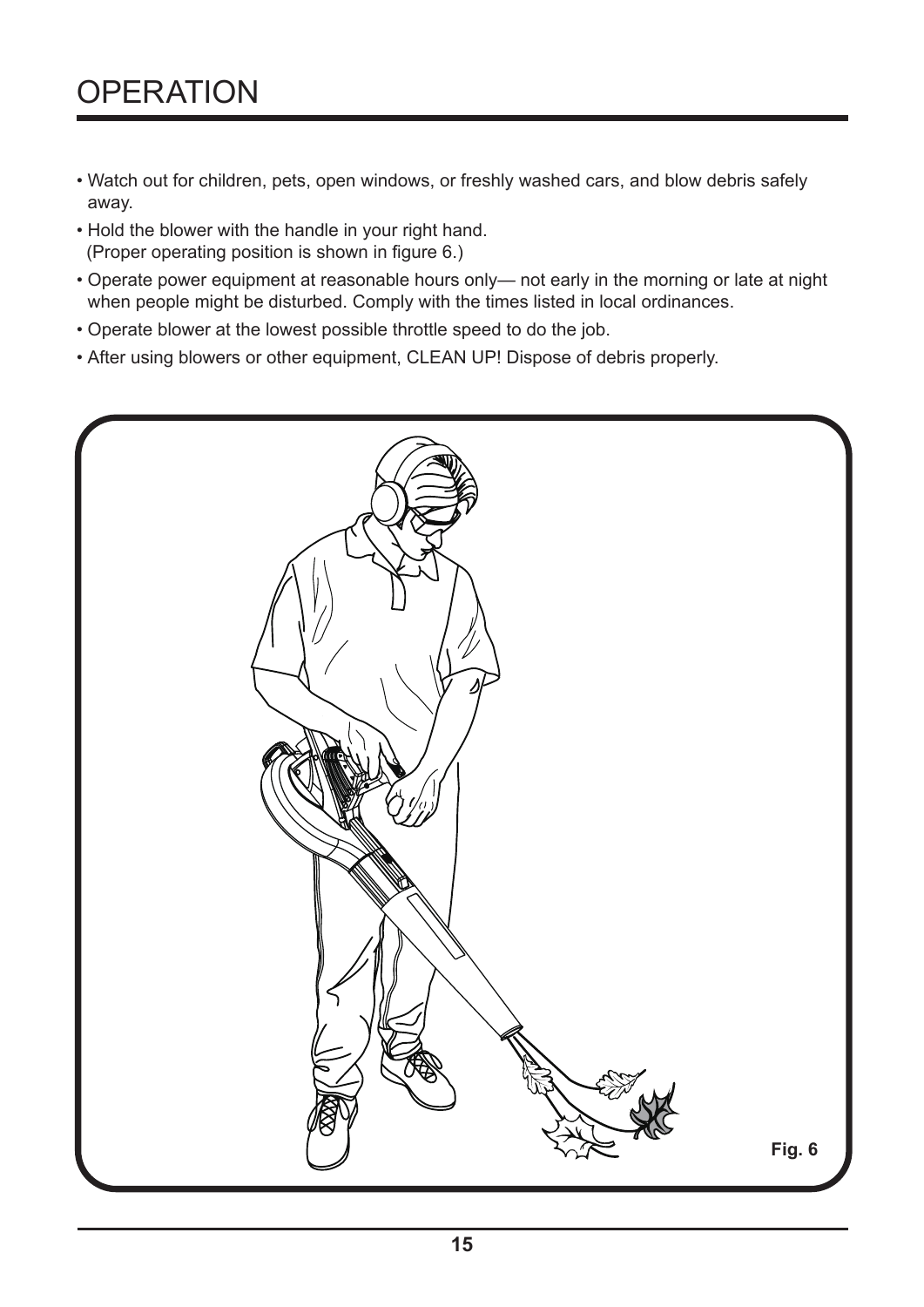#### **SERVICING DOUBLE-INSULATED UNITS**

This unit is double insulated. In a double-insulated unit, two systems of insulation are provided instead of grounding. There is no grounding provided and no means of grounding should be added to this unit. Extreme care and knowledge of the system is required when servicing a double-insulated unit. Service should be performed by qualified service personnel only. Replacement parts for a double-insulated unit must be identical to the parts they replace. Refer any repairs to an authorized service dealer. A double-insulated unit is marked with the words "double insulation" or "double insulated."

#### **CLEANING THE UNIT**

#### **W A R N I N G**

To avoid serious personal injury, always turn the unit off and unplug it before cleaning or servicing. Use a small brush to clean off the outside of the unit. Do not use strong detergents, household cleaners that contain aromatic oils such as pine and lemon, and solvents such as kerosene as they can damage plastic housings or handles. Wipe off any moisture with a soft, dry cloth.

#### **STORAGE**

- Store the unit locked up to prevent unauthorized use or damage.
- Store the unit in a dry, well-ventilated area.
- Store the unit out of the reach of children

#### **INSPECT EXTENSION CORDS**

Inspect all extension cords periodically. Look closely for deterioration, cuts or cracks in the insulation. Inspect the connectors for damage. Replace cords if defective or damaged.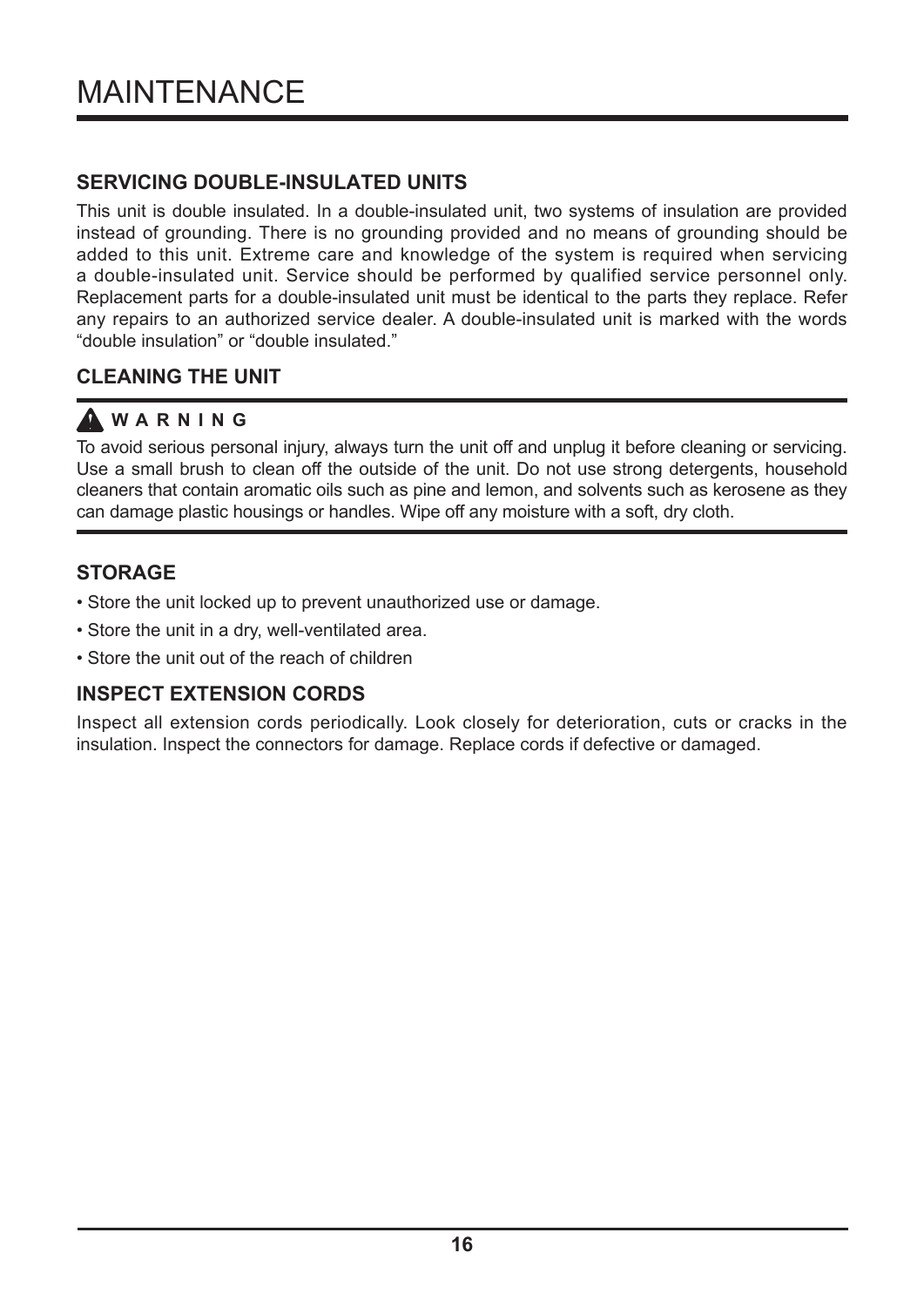| <b>PROBLEM</b>       | <b>POSSIBLE CAUSE</b>      | <b>SOLUTION</b>                                                               |
|----------------------|----------------------------|-------------------------------------------------------------------------------|
| Unit will not blow.  | 1. Blocked tube.           |                                                                               |
|                      | 2. Unit unplugged.         | 2. Plug into an outlet or an<br>extension cord.                               |
| Unit will not start. | 1. Unit is unplugged.      | 1. Check cord to make sure<br>it is plugged into an electrical<br>outlet.     |
|                      | 2. Defective power switch. | 2. Return to place of pur-<br>chase or return the unit to<br>a repair center. |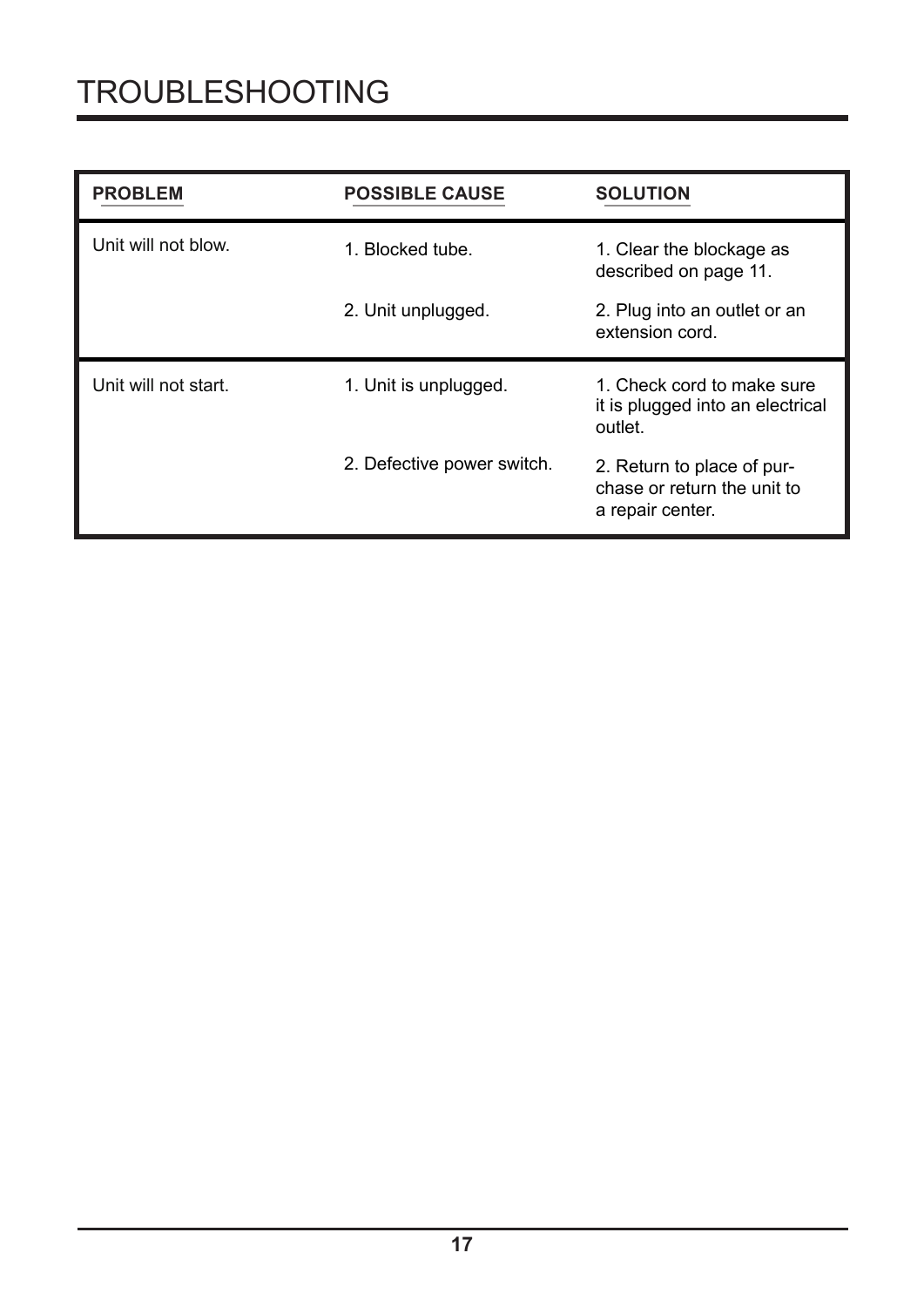## LIMITED FOUR-YEAR WARRANTY



GREENWORKS™ hereby warranties this product, to the original purchaser with **proof of purchase**, for a period of four (4) years against defects in materials, parts or workmanship. GREENWORKS™, at its own discretion will repair or replace any and all parts found to be defective, through normal use, free of charge to the customer. This warranty is valid only for units which have been used for personal use that have not been hired or rented for industrial/ commercial use, and that have been maintained in accordance with the instructions in the owners' manual supplied with the product from new.

Battery carries a one (1) year warranty against defects in workmanship and materials. Batteries must be charged in accordance with the operator's manuals directions and regulations in order to be valid.

#### **ITEMS NOT COVERED BY WARRANTY:**

- 1. Any part that has become inoperative due to misuse, commercial use, abuse, neglect, accident, improper maintenance, or alteration; or
- 2.The unit, if it has not been operated and/or maintained in accordance with the owner's manual; or
- 3. Normal wear, except as noted below;
- 4. Routine maintenance items such as lubricants, blade sharpening;
- 5. Normal deterioration of the exterior finish due to use or exposure.

#### **GREENWORKS HELPLINE (1-888-90WORKS):**

Warranty service is available by calling our toll-free helpline, 9am to 5pm EST. Monday – Friday at **1-888-909-6757 (1-888-90WORKS)**.

#### **TRANSPORTATION CHARGES:**

Transportation charges for the movement of any power equipment unit or attachment are the responsibility of the purchaser. It is the purchaser's responsibility to pay transportation charges for any part submitted for replacement under this warranty unless such return is requested in writing by GREENWORKS.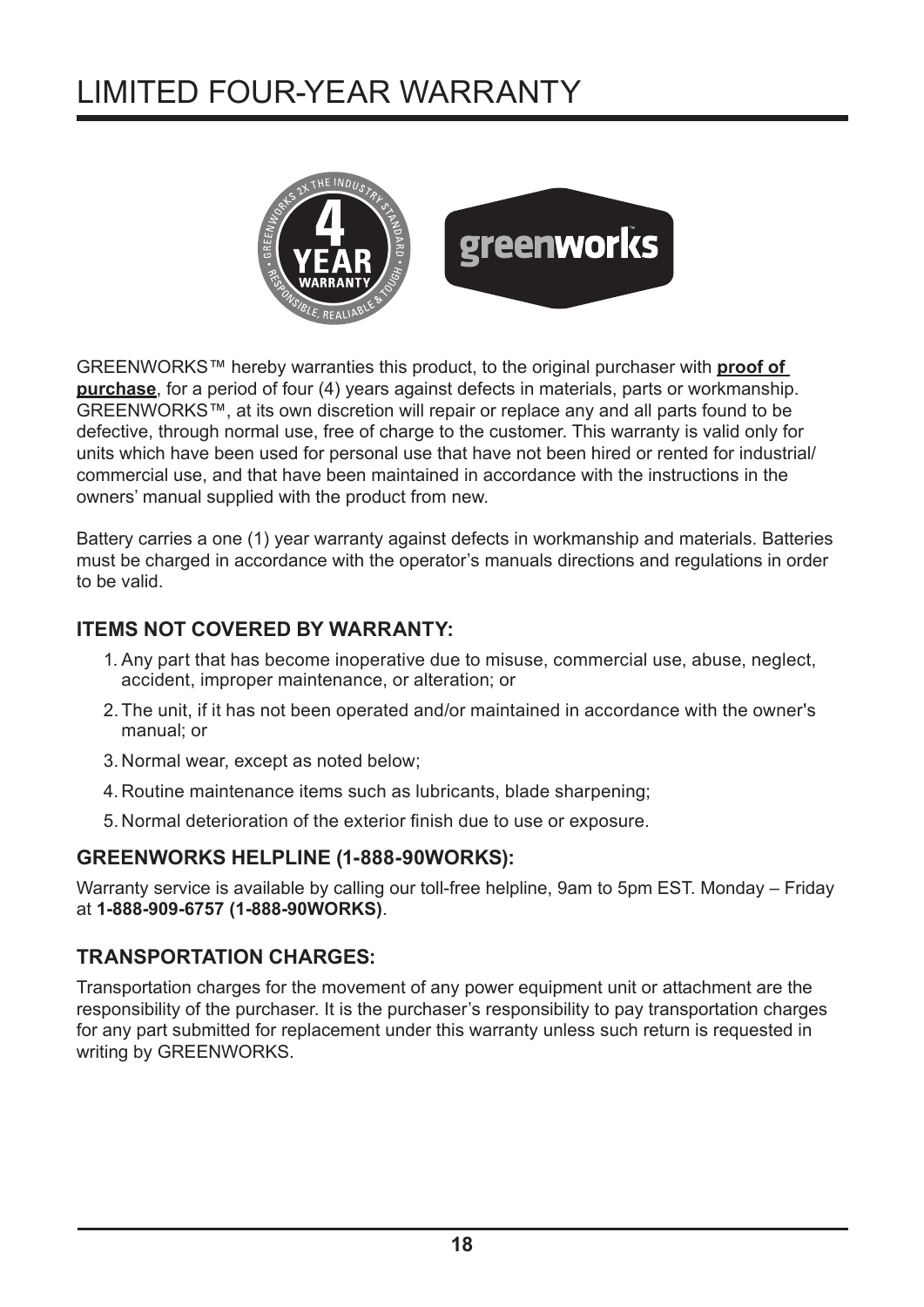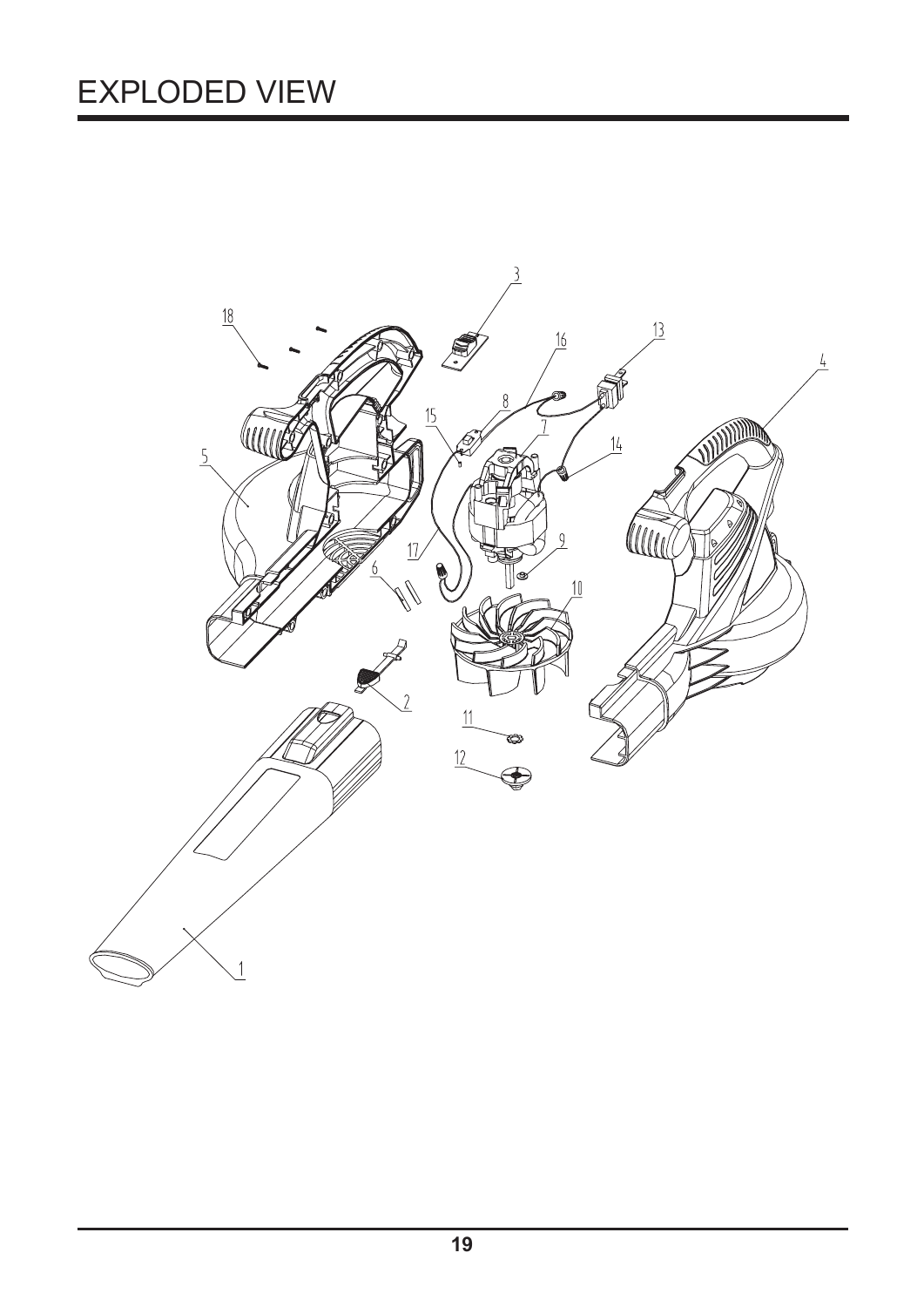| <b>ITEM NO.</b> | <b>PART NO.</b> | <b>DESCRIPTION</b>           | QTY |
|-----------------|-----------------|------------------------------|-----|
|                 | 3410879-1       | Tube                         |     |
| 2               | 3410679-9       | Tube buckle                  |     |
| 3               | 34101204-1      | Switch board                 |     |
| 4               | 31301204-1.R    | Right housing                |     |
| 5               | 31301204-1.L    | Left housing                 |     |
| 6               | 3420311         | Foam washer                  | 4   |
| 7               | 3610279-2       | Motor                        |     |
| 8               | 36301204        | Slide switch                 |     |
| 9               | 3320179         | <b>Bushing</b>               |     |
| 10              | 3410779         | Fan                          |     |
| 11              | 3340427         | Tooth locked washer $\Phi$ 8 |     |
| 12              | 3410127-1       | Fan cap                      |     |
| 13              | 3640179         | Plug                         |     |
| 14              | 36504161        | Cap                          | 3   |
| 15              | 3030311         | Shrinkable tube $\Phi$ 4     |     |
| 16              | 30302178        | Wire (black)                 |     |
| 17              | 30303178        | Wire (white)                 |     |
| 18              | 3220905         | Cap screw                    | 12  |